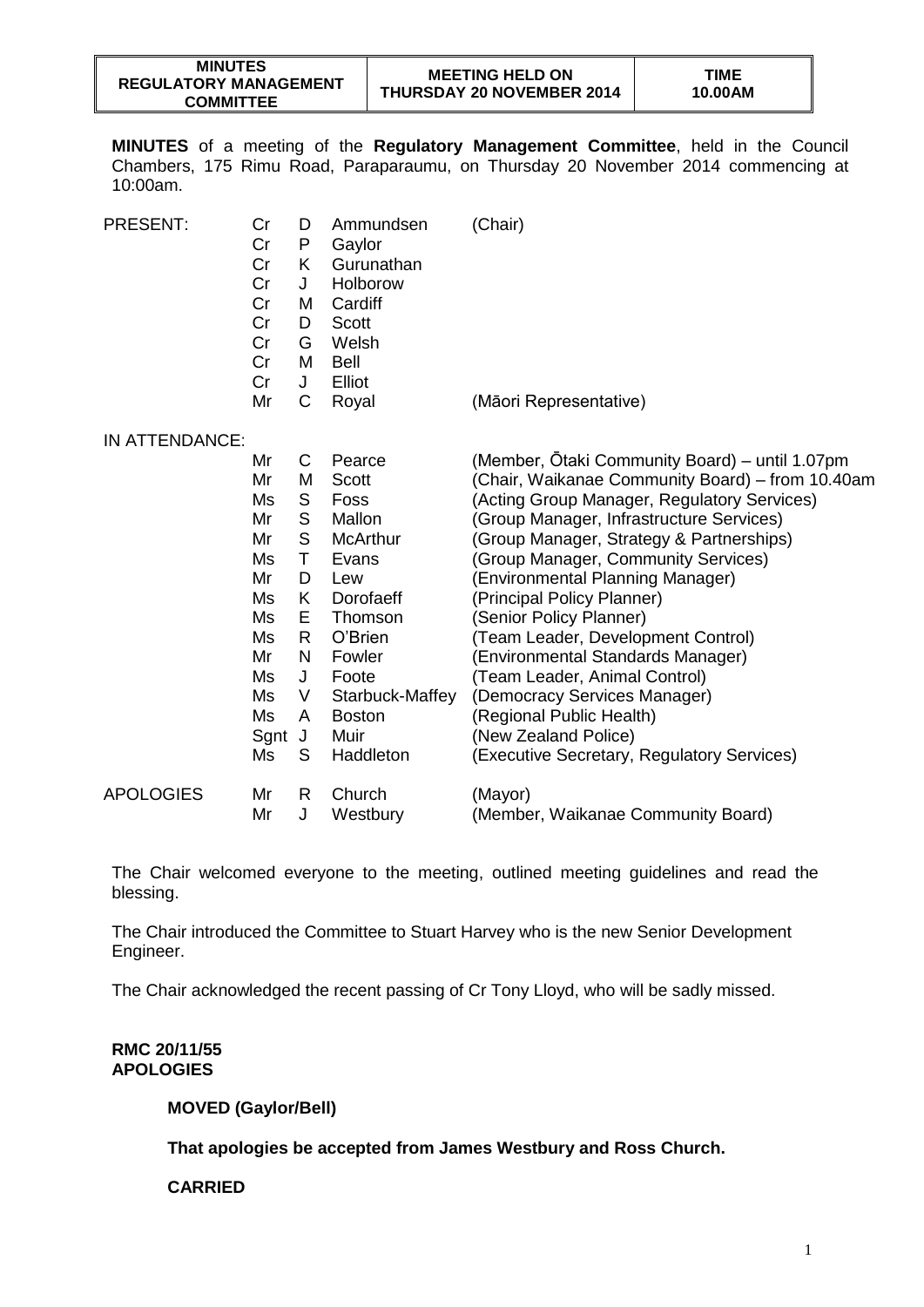The Chair congratulated Cr Holborow and Cr Bell who have passed with excellence their RMA Hearing Commissioners Accreditation training course.

# **RMC 22/11/56 DECLARATIONS OF INTEREST**

Declarations of Interest – there were none.

# **RMC 22/11/57 PUBLIC SPEAKING TIME**

1. Mr Dale Evans spoke to item 8 on the agenda (Approval of Draft Local Approved (Psychoactive Substances) Products Policy (SP-14-1351)). Mr Evans objected to the sale of these substances being restricted to one site. A number of official information requests were made by Mr Evans.

Mr Evans was of the view that the substances should be sold in the same sites they were sold under the old legislation.

2. Mr Mike Woods spoke to item 8 on the agenda (Approval of Draft Local Approved (Psychoactive Substances) Products Policy (SP-14-1351)). Mr Woods expressed his shock at the Council's proposal to have one site sell psychoactive substances and shared his experience of customers coming from other areas to the one supplier to make purchases. Mr Woods suggested that the sale of psychoactive substances be restricted to out of town.

## **RMC 22/11/58 PRESENTATION: ROAD SAFETY ADVISORY GROUP**

Mr Brent Cherry introduced Bruce Johnston who is the new Transport Safety Coordinator.

The Chair acknowledged that this was Mr Cherry's last meeting and thanked him for his work on Road Safety with Schools.

The meeting noted that the Road Safety Advisory Group presentation has been rescheduled to take place after the Group next meets on 4 December 2014.

## **RMC 22/11/59 MEMBERS' BUSINESS**

(a) Public Speaking Time Responses

The issues raised by the public speakers relating to item 8 on the agenda (Approval of Draft Local Approved (Psychoactive Substances) Products Policy (SP-14-1351) will be responded to as part of that agenda item.

- (b) Leave of Absence there were none.
- (c) Matters of an Urgent Nature there were none.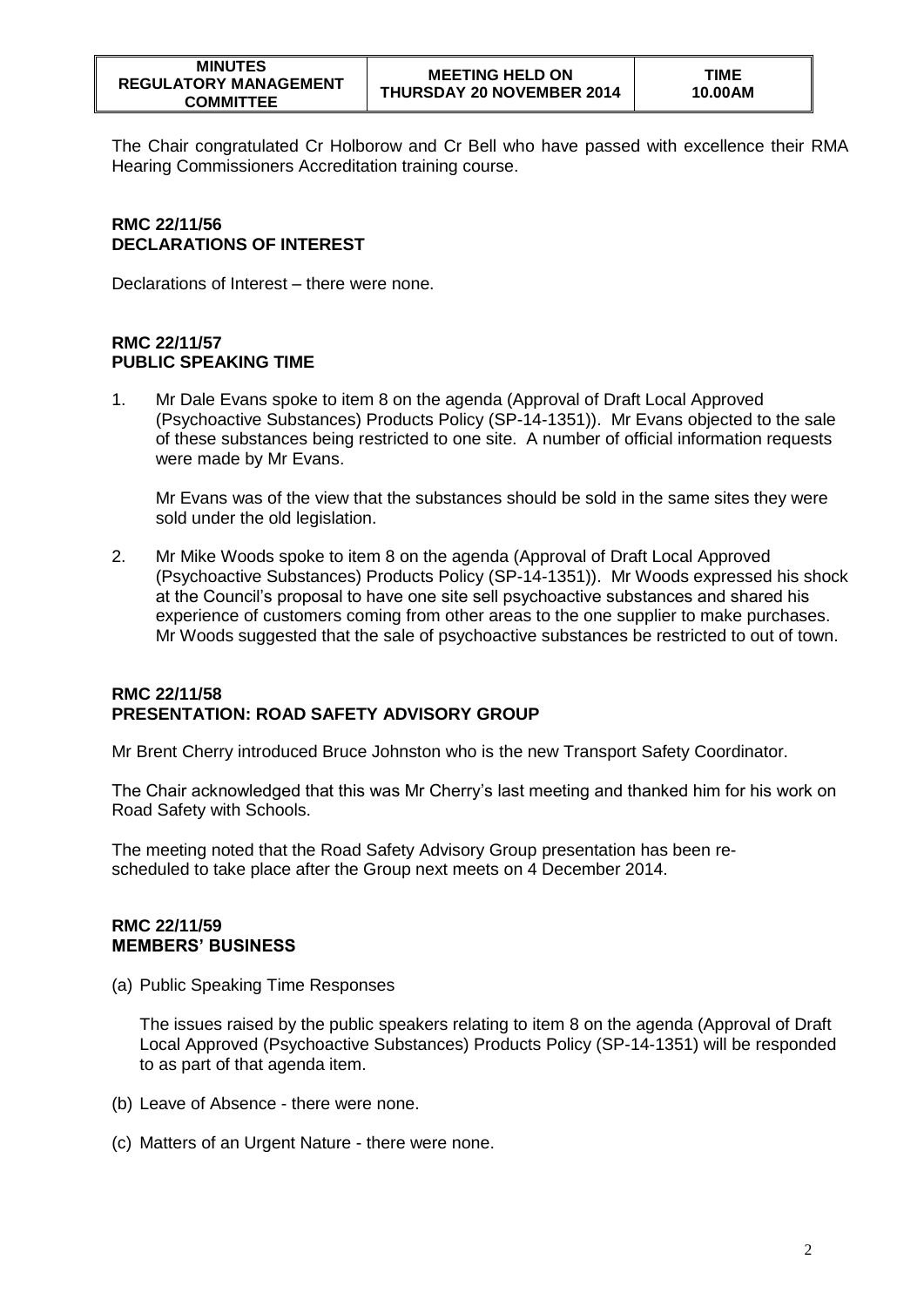#### **RMC 22/11/60 CONFIRMATION OF MINUTES: 02 October 2014**

An amendment to page 8 of the minutes was requested – Cr Gurunathan was incorrectly referred to as "Guru".

# **MOVED (Bell/Holborow)**

**That the amended minutes of the Regulatory Management Committee meeting dated 2 October 2014 are accepted as a true and accurate record of that meeting.** 

# **CARRIED**

#### **RMC 22/11/61 MATTERS UNDER ACTION**

In considering Matters Under Action, the following points were raised:

- The applicant of the Firewood Business has requested that this be put on hold. Ms Rita O'Brien confirmed that this business has not been selling firewood from their site.
- Big Mac Slabs decision to grant, subject to conditions was issued on 17 November, the appeal period closes 8 December.
- Kapiti Island Nature Tours the current application is for the activity to remain the same more details about the activity of this business is available on the website.
- New World Kapiti the hearing was held approximately three months ago and was appealed within two weeks. ARLA have advised to hold on these appeals until a decision is made on an existing two cases, dependent on the outcome of these two cases, there is the potential for the objection against New World Kapiti to be withdrawn.

# **RMC 20/11/62 MATTERS UNDER ACTION – REGULATORY LEGISLATION UPDATE**

• The legislative update was noted.

The Chair acknowledged Mr Don Wolff's retirement and the work that he has done in the area of Dog Control.

# **RMC 21/11/63 APPROVAL OF DRAFT LOCAL APPROVED (PHYSCHOTIC SUBSTANCES) PRODUCTS POLICY (SP-14-1351)**

Sam Hutcheson (Senior Social Wellbeing Advisor) introduced Andrea Boston from Regional Public Health and Sargent Jacquie Muir.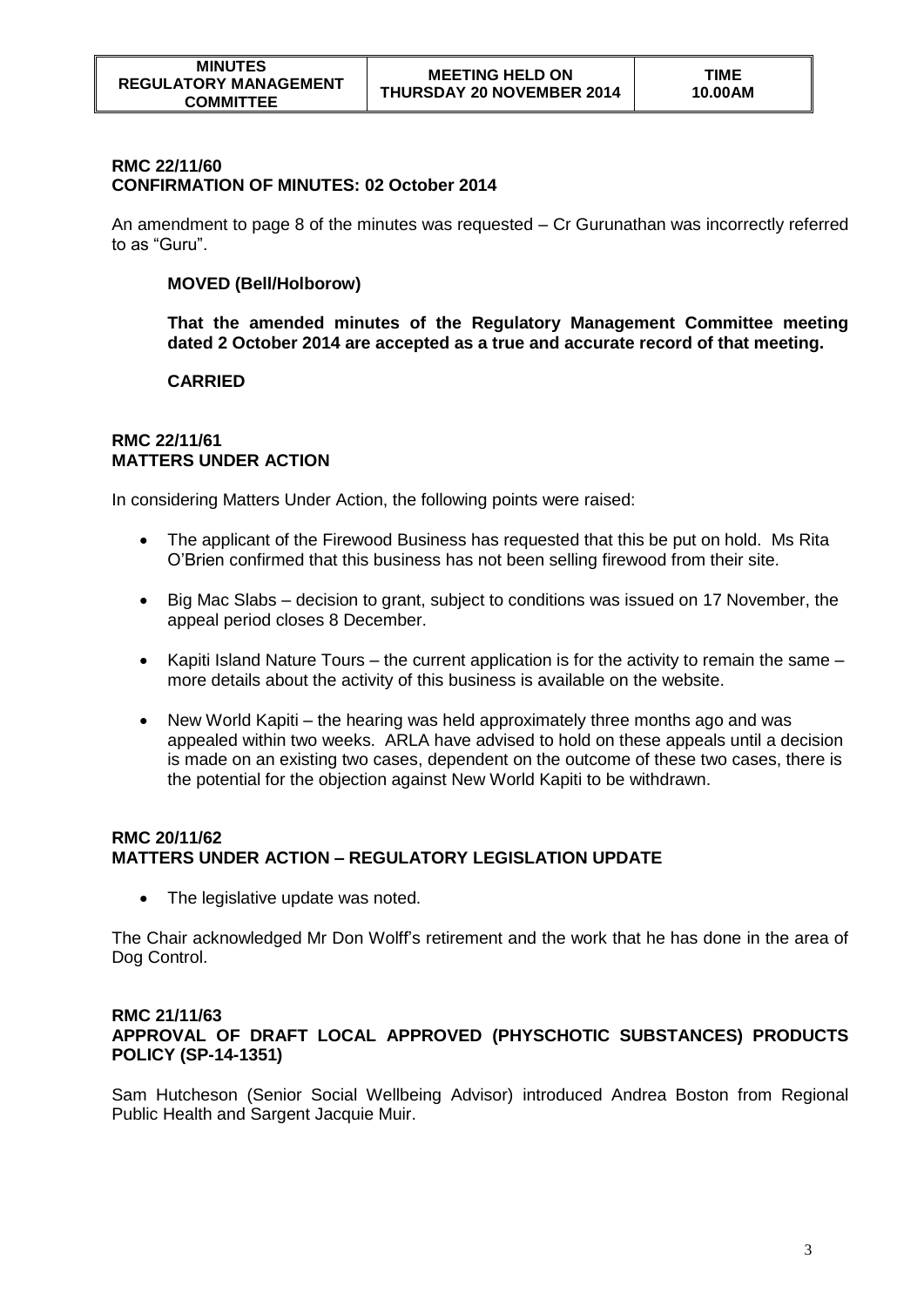| <b>MINUTES</b>               |  |  |  |  |  |
|------------------------------|--|--|--|--|--|
| <b>REGULATORY MANAGEMENT</b> |  |  |  |  |  |
| <b>COMMITTEE</b>             |  |  |  |  |  |

Mr Stephen McArthur (Group Manager Strategy and Partnerships) introduced the report and acknowledged that Council cannot ban the sale of these products, only regulate them. Government has encouraged Councils to have a policy on this – if no policy exists, then retail outlets could be placed anywhere in the District.

The following discussion points were raised:

- A response was received to a letter to the Minister of Health, but it did not address all of the issues that were raised. The Paraparaumu/Raumati Community Board will invite the Associate Minister of Health Hon Peter Dunne and Hon Nathan Guy to their next meeting to discuss.
- The approach being taken is to consult regionally. Wellington City have put a draft policy out for consultation. The Porirua City consultation dates will be closely aligned with this process.
- The background to how the Kāpiti Road West option was chosen was explained. A number of areas were considered and the outcome was that there is no ideal space. Working in consultation with the Police and Regional Public Health (RPH), the current proposed area was chosen – it was considered safer than other areas as it is more visible, and further from sensitive sites and residential areas.
- The timing as advised by the Ministry of Health (MOH) was that they are developing regulations, once these have been completed it is possible to apply for a licence to sell. There have currently been no applications to sell products at this date as there are no licensed products. Initially, March was indicated as the date the regulations would be ready, this has now been extended to May.
- Once a product is licensed, an application can be made to the MOH to be able to sell. Outlets within the designated area are then able to sell the substances, however, if all the Landlords in the designated area refused to have the substances sold, there would be no retail outlets.
- It was requested that the proposed plotting on the area be reconsidered as it was thought, that when factoring in the 100m distance between outlets, there may be the potential for more than three outlets.
- Police advise that there had been no known issues of significance with the three previously licensed outlets, however there were a number of complaints from the public. A new area is being proposed, to restrict where retail outlets can be set up, which addresses an issue with the previous site in Paraparaumu which was considered to be too close to potential sensitive sites. There was also an issue with the existing site in Waikanae, which created some traffic issues.

*11.15am Cr Welsh left the meeting and returned at 11.20am.* 

 From the time that Government revoked the previous licences, up until this point, there have been no spikes in incidences that can be specifically related to the sale of Legal Substances – it should be noted that this is difficult to measure. An increase in family violence incidents was noticed and anecdotally it was also noted that people who wouldn't use illegal substances were using the legal substances.

*11.20 Cr Scott left the meeting and returned at 11.27am.*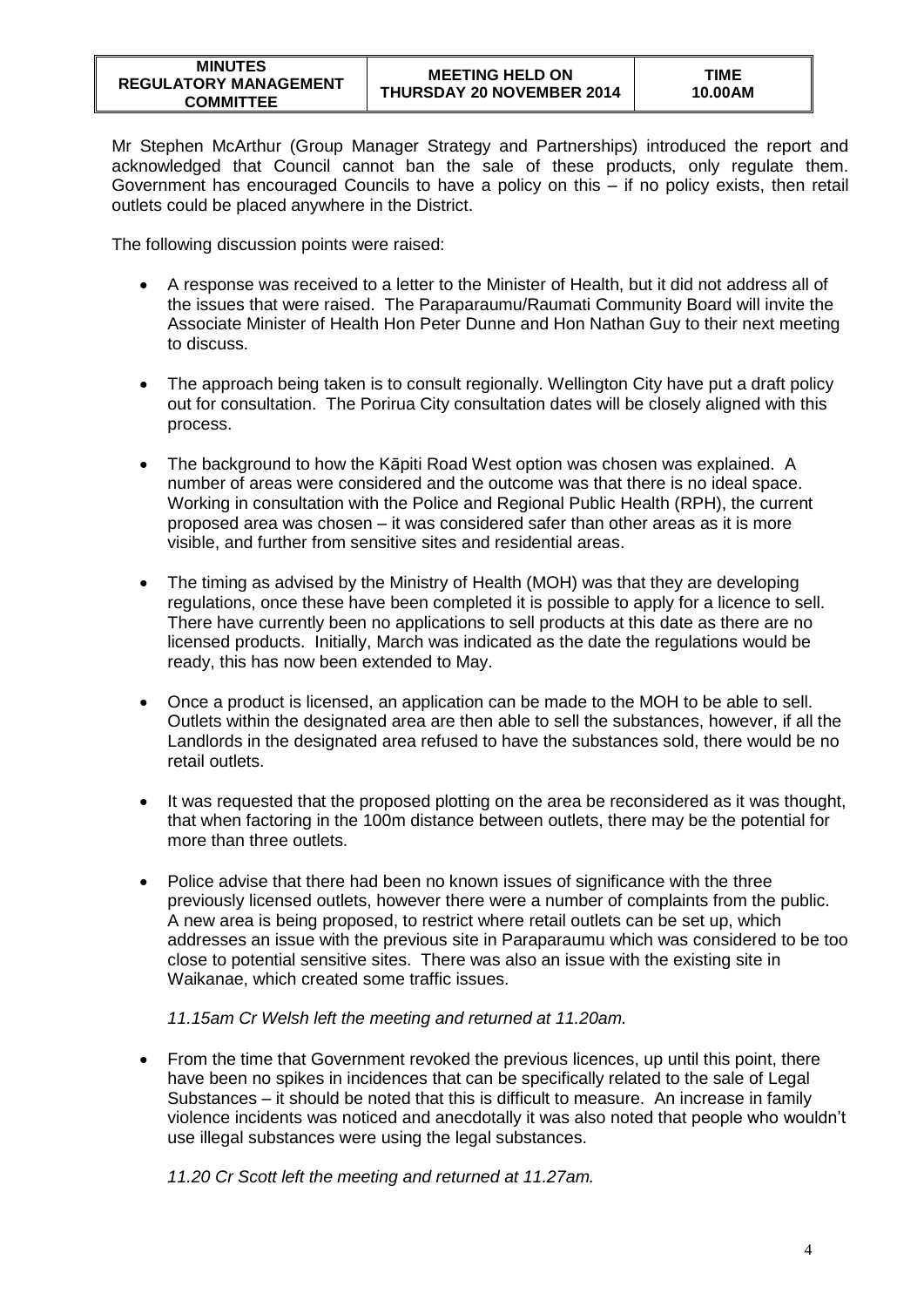- When talking about the proposed area being one of "high visibility" the focus was on selecting an area where people would make a purchase and then move on so it would not promote loitering or the on-selling of the substances.
- The area of central Paraparaumu gave consideration to the proximity of medical emergency services.
- There was concern that the location of the retail outlets might reduce commercial land value by way of association.
- Sale of legal highs is not possible from a mobile cart.
- RPH is not aware of any Councils who have made a conscious decision not to have a policy on Psychoactive Substances.
- The idea of putting the retailers at the end of a rural road has been suggested in other forums. On consideration, it was found that isolation makes things less safe and this also triggered a number of practical issues e.g. increased traffic on rural roads.
- Current Police priorities, commitment and emphasis are currently focussed on youth and preventing them coming into the Justice System. The Police are trying to minimise risk by identifying sensitive sites and avoiding setting up outlets near these sites to avoid harm to Youth.
- The current proposed area is believed to be the best area for the community, by the Police
- Quantity restrictions at the point of sale have not been released at this point. They are likely to be part of the regulations.
- Substance detection systems currently used by Police are not used to detect psychoactive substances.
- Monitoring of the use of these substances sits primarily with the MOH.
- The sale of these substances is not regulated under the pharmaceuticals legislation as the psychoactive substances and related testing regimes are considered distinctly different.
- Sale of substances will be to over 18 there will be a regulatory and enforcement process around this. The Council is not responsible for this.
- The legal highs that were previously sold were found if the user had withdrawal support, to be not highly addictive. However, as users often use more than one drug it is not easy to monitor this.
- There is little information available around intention to purchase or impulse buying of the substances.

*The meeting adjourned at 11.40am and reconvened at 11.50am.*

• The judicial review in Waikato has been put on hold by the applicant as there are no substances being sold.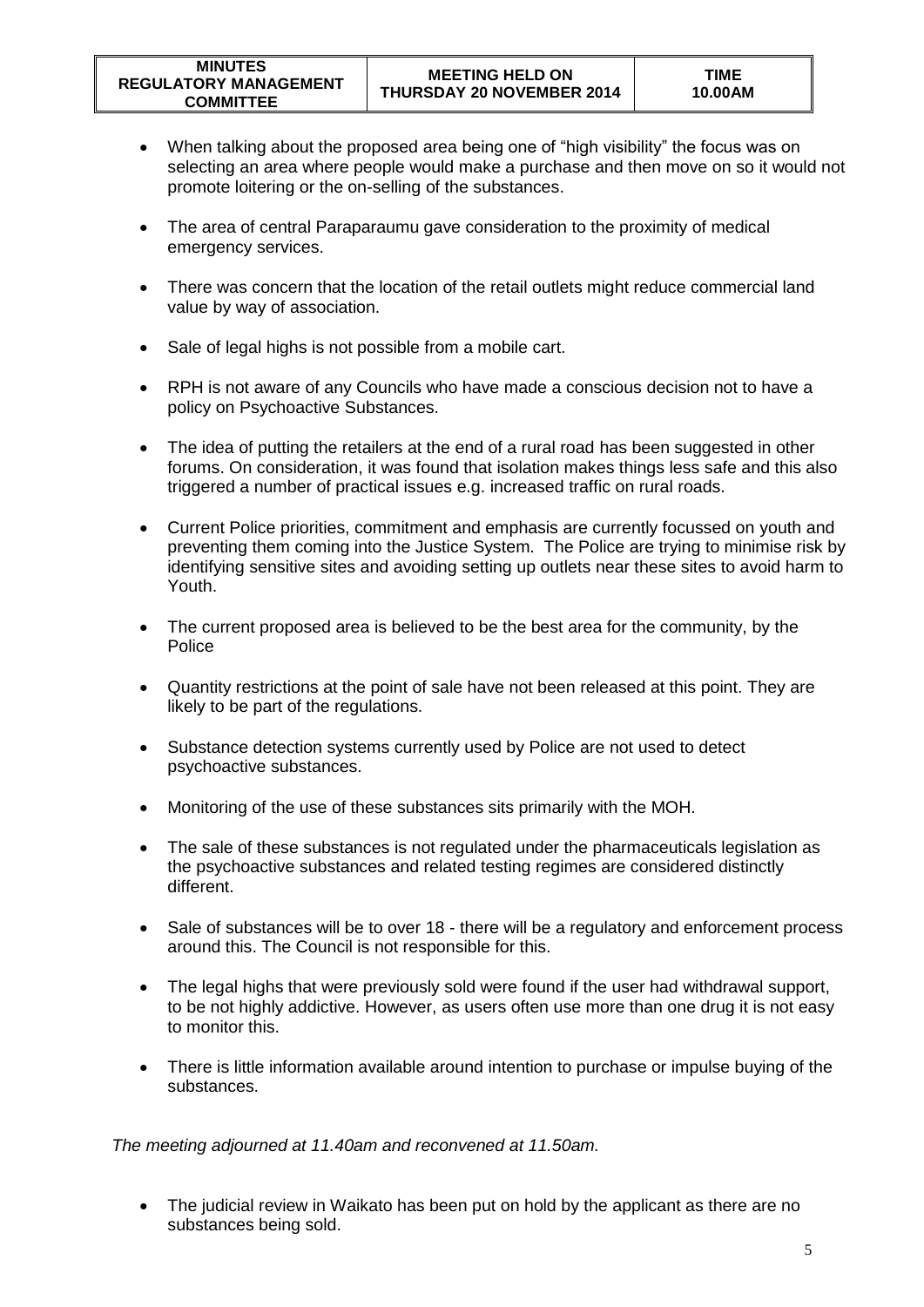- The definition of sensitive sites considers existing sensitive sites at the time that the policy is approved. If a new potential sensitive site wants to set up next to an existing licensed outlet, the existing outlet does not lose its license as a result. The definition of a sensitive site in the draft policy is open to community feedback and the feedback would be considered.
- The intention is to restrict the availability, operating within the scope of what the Council can do. The Council acknowledges the counterintuitive nature of providing a space for these substances to be sold.
- The legislation provides an opportunity for councils to join together and restrict the location of retail outlets. This option was explored, but is not possible.
- If Council made a decision not to have an area within the policy, it would become open to a judicial review, which could result in an opportunity for multiple sites to be opened in locations that there is no control over.
- Police do not currently have the tools or mandate to enforce the taking of these substances in driving. However, if a driver is pulled over and deemed to be impaired or in an unfit state to drive they can be required to accompany the Police to a station where a medical practitioner can undertake tests and certify that they are not fit to operate a motor vehicle.
- A single area of supply is more cost effective from a Policing perspective. However, the number of outlets is not related to funding - multiple outlets are considered to increase sales and the proposed one location is visible and addresses density issues.
- Properties in the proposed location have been consulted with by way of door knocking in some instances discussions were held with tenants. A follow up letter will be directed specifically to owners.
- The opening hours of retailers are not currently regulated. However, it is expected that regulations will be in place when licenses are granted.
- Registered Pharmacies are not thought to be able to sell legal highs, this will be followed up on by the MOH.
- Legal highs being sold on the internet; is a point that is still under discussion with MOH.
- The proposed area for outlets covers the area from the Mad Butcher down to Repco and across the road. The Four Square is also included in the zone, however you licenses are not granted where food is sold.
- Council cannot influence the online sale of legal highs.
- MOH are responsible for regulation within the stores. This includes the products for sale, sale to minors and ensuring that there are responsible retailers. Legislation will be enforced and issues relating to advertising and marketing will be addressed as they arise.
- The MOH has plans to put a regulatory authority in place.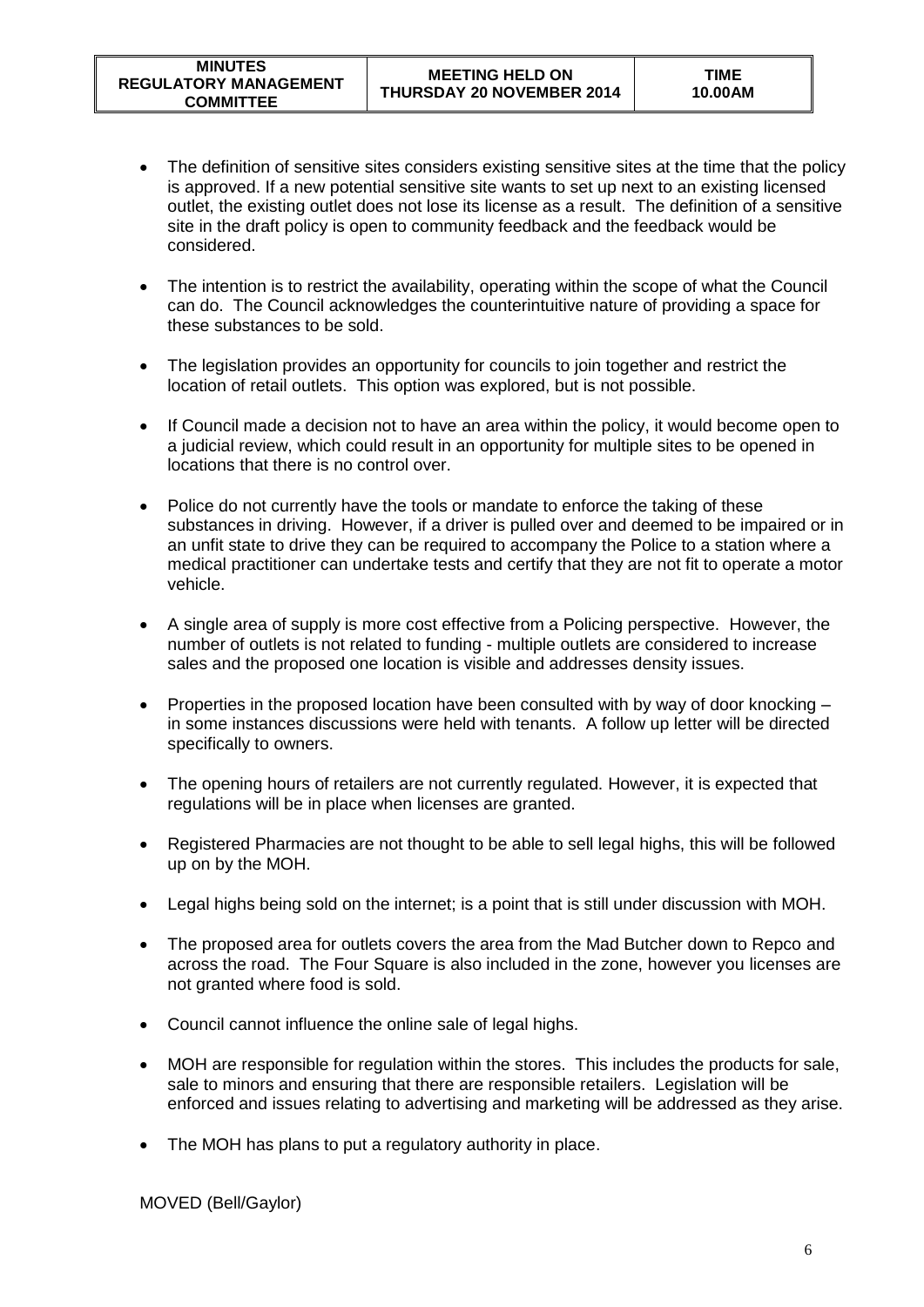Note that whilst acknowledging that the Council is unable to completely ban the establishment of licensed retails outlets, a Local Approved Products (Psychoactive Substances) Policy can reduce harm to the community by limiting the location of the retail outlets. Amendments were made to this resolution as follows:

That the Committee note that whilst acknowledging that the Council is against the sale of and is unable to completely ban the establishment of licensed retails outlets, a Local Approved Products (Psychoactive Substances) Policy can reduce harm to the community by limiting the location of the retail outlets.

Points of debate:

- The legislation is deeply flawed. As community representatives Council need to lead the process, rather than currently managing it. By accepting it the Council is condoning the use of the products in our district.
- Some of the Councillors supported the recommendation on the basis that it can then go forward and begin the process.
- Government has the power to legislate on the sale of drugs, so there was uncertainty around why Local Council needs to be involved.
- Council needs a policy as if we do not, it could be detrimental to the Council's ability to fight.
- Will only support the recommendation as it goes some way to protecting the most vulnerable in the community.
- If a policy is not passed, the regulations and the criteria that may be set may mean the Council has less control. Going to consultation with the public signals that the Council does not like the Government's decision, but that Council wants to protect as much as it can.
- The recommendation goes some way to protecting the community and not supporting it opens the community up to a level of risk.
- Cannot support something that states outlets can sell Psychoactive Substances, we should be pushing back and saying we can't find a suitable area for an outlet.
- Council needs to start consulting with the community.
- The recommendation is sending a message that the policy is going to reduce harm it is misleading.

*VOTING on the amended motion: For – four votes Against – six votes*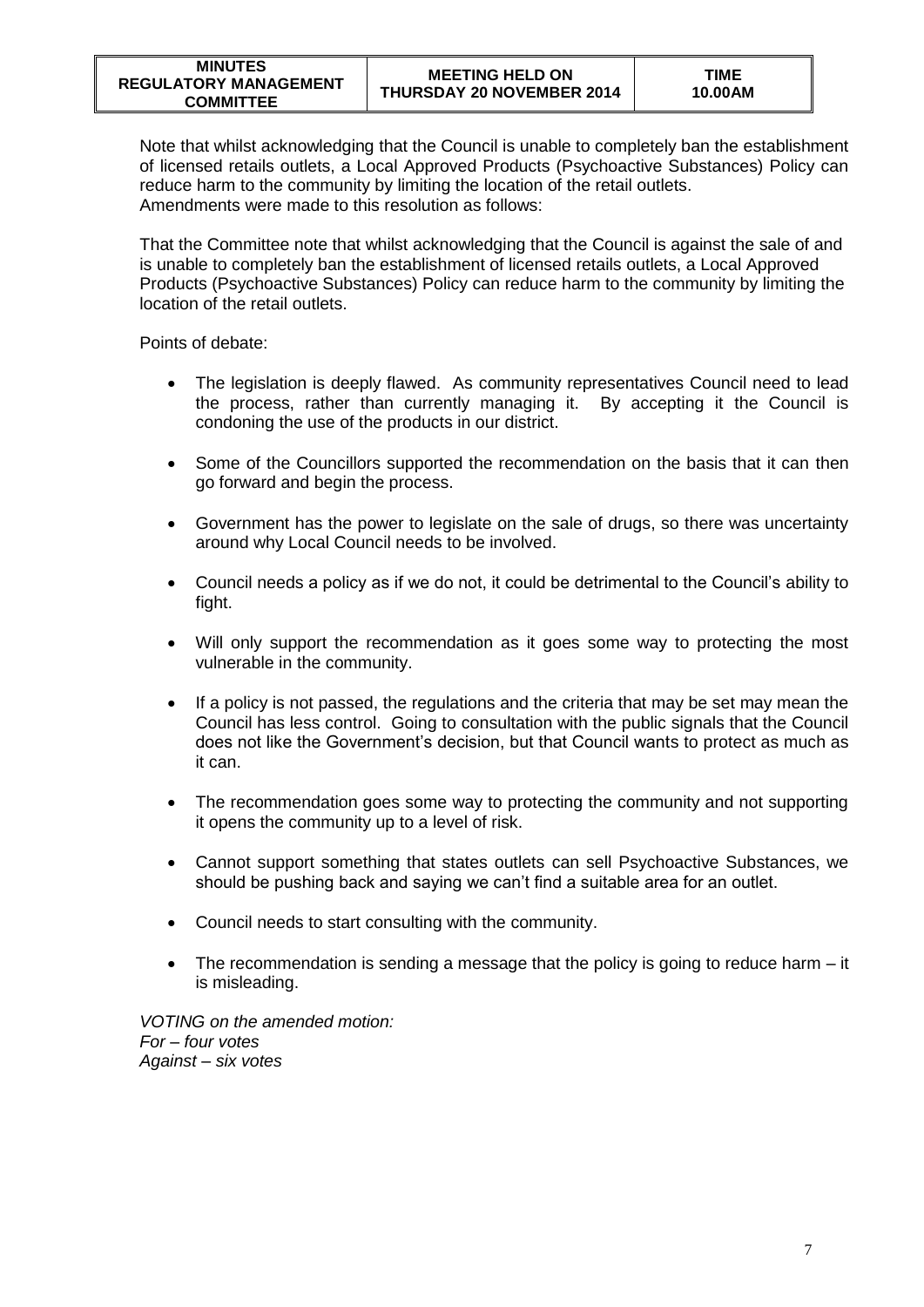The motion was further amended as follows:

#### **MOVED (Bell/Welsh)**

**That the Council opposes the sale of psychoactive substances within the Kāpiti District and will lobby the Government to seek legislative change to ban psychoactive substances.**

#### **CARRIED Caleb Royal voted against the motion.**

MOVED (Gaylor/Bell).

That the Regulatory Management Committee approves the release of the Draft Kāpiti Coast Local Approved Products Policy for consultation with the Kāpiti Coast community, using the Special Consultative Procedure under the Local Government Act 2002.

The following points were raised:

- There is no ability to delay this, Council needs to be very clear with our messaging that the Council will fight this.
- If Council is unsuccessful in our fight with Central Government, something needs to be implemented. There needs to be an information pack for the community, making it clear of the implications of saying "no".
- The meeting agreed the second to last question at the beginning of page 41 of the report should be moved.
- An amendment was suggested to acknowledge there is legislation that limits the location, the mover and seconder agreed to the amendment and an amended motion was read out.

The motion was amended as follows:

*That the Regulatory Management Committee approves the release of the Draft Kapiti Coast Local Approved Products Policy for consultation with the Kapiti Coast community,*  using the Special Consultative Procedure under the Local Government Act 2002, *acknowledging that the legislation only allows Council to limit the location where these products can be sold.*

Some concern was raised about the wording "minimise potential harm" which is wording from the LGNZ template. Staff would examine the wording more critically to ensure its correctness.

It was suggested that during consultation we ask "Do you want psychoactive substances sold in the Kāpiti Coast?" As this decision is not within our power, it was decided that including this question would be misleading.

The question "Do you support our lobbying of Central Government?" could also be included.

## **MOVED (Gaylor/Bell)**

**That the Regulatory Management Committee approves the release of the Draft Kapiti Coast Local Approved Products Policy for consultation with the Kapiti Coast community, using the Special Consultative Procedure under the Local Government Act**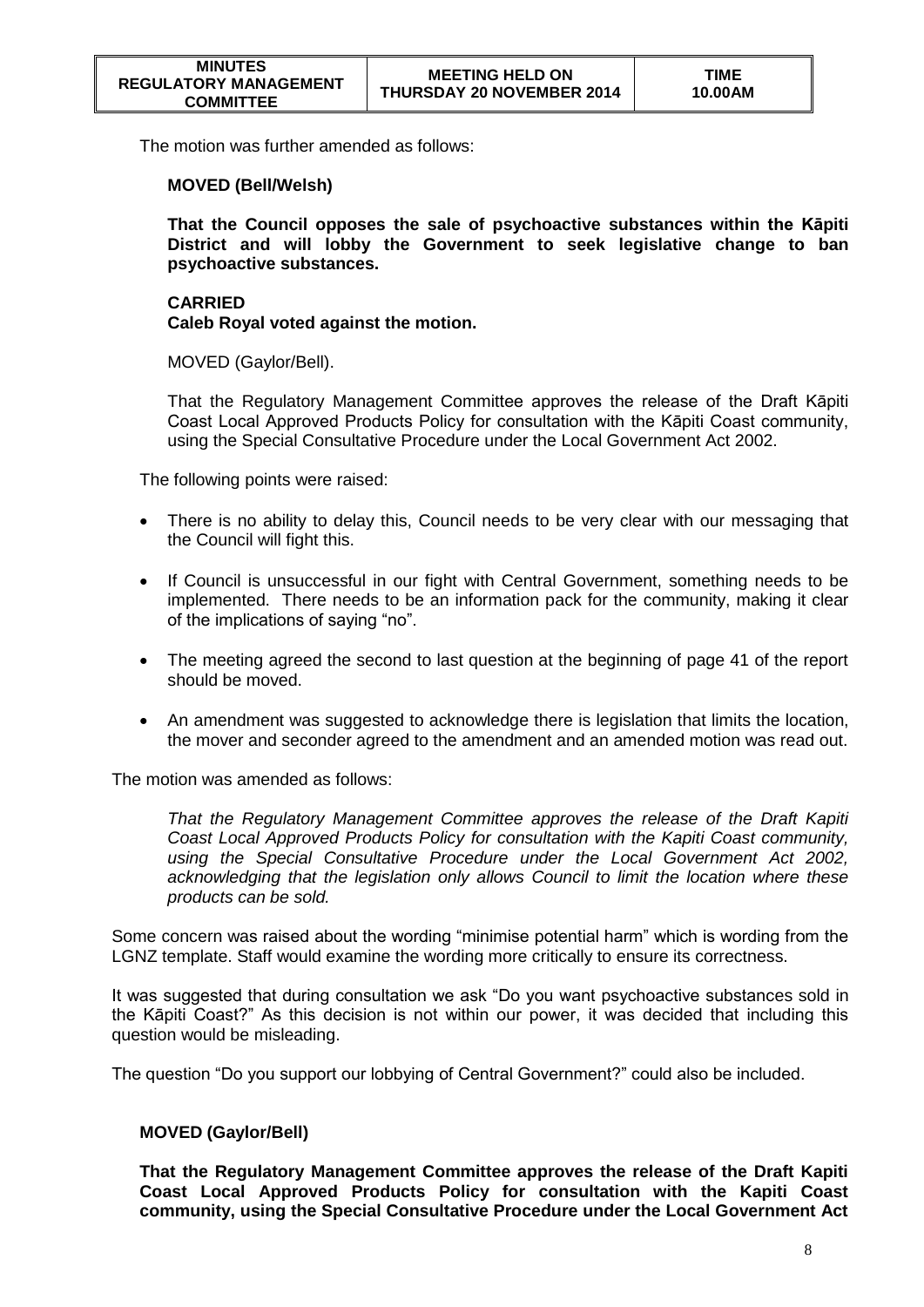**2002, acknowledging that the legislation only allows Council to limit the location where these products can be sold.**

## **CARRIED**

**Cr Elliott and Cr Scott voted against the motion.**

*The meeting adjourned for lunch at 1.04pm and reconvened at 1.30pm*

## **RMC 20/11/64 UPDATE 3 ON PROPOSED DISTRICT PLAN (SP-14-1377)**

Katherine Dorofaeff spoke to this report.

The following points were raised:

- Rural Landowners have been met with and the team are continuing work with the Regional Consistency working party and also attending Town Centres project meetings.
- The process around revised rules with immediate effect, withdrawal of provisions related to coastal hazards, hazardous substances and facilities for restoration have been completed.
- Registration of interest from potential commissioners have been received.
- There was a workshop held on 28 October to review submissions and a recommended approach to them.
- Have also met with consultants around flooding and the people who made related submissions.
- A major pre-hearing meeting will be held next week with key submitter on the coastal environment and a meeting with the rural advisory group that is forming. This group comprises the 250 individuals who made submission on rural aspects of the plan and is seen as a more efficient and targeted approach to working through the issues that are being raised.
- It is not currently possible to make submissions on brothels in suburban areas. An individual has made contact on making a submission and there has been an undertaking to identify actual submitters on this matter and provide the names to this individual.

## **MOVED (Scott/Holborow )**

## **That the updated report (SP-14-1377) be received.**

#### **CARRIED**